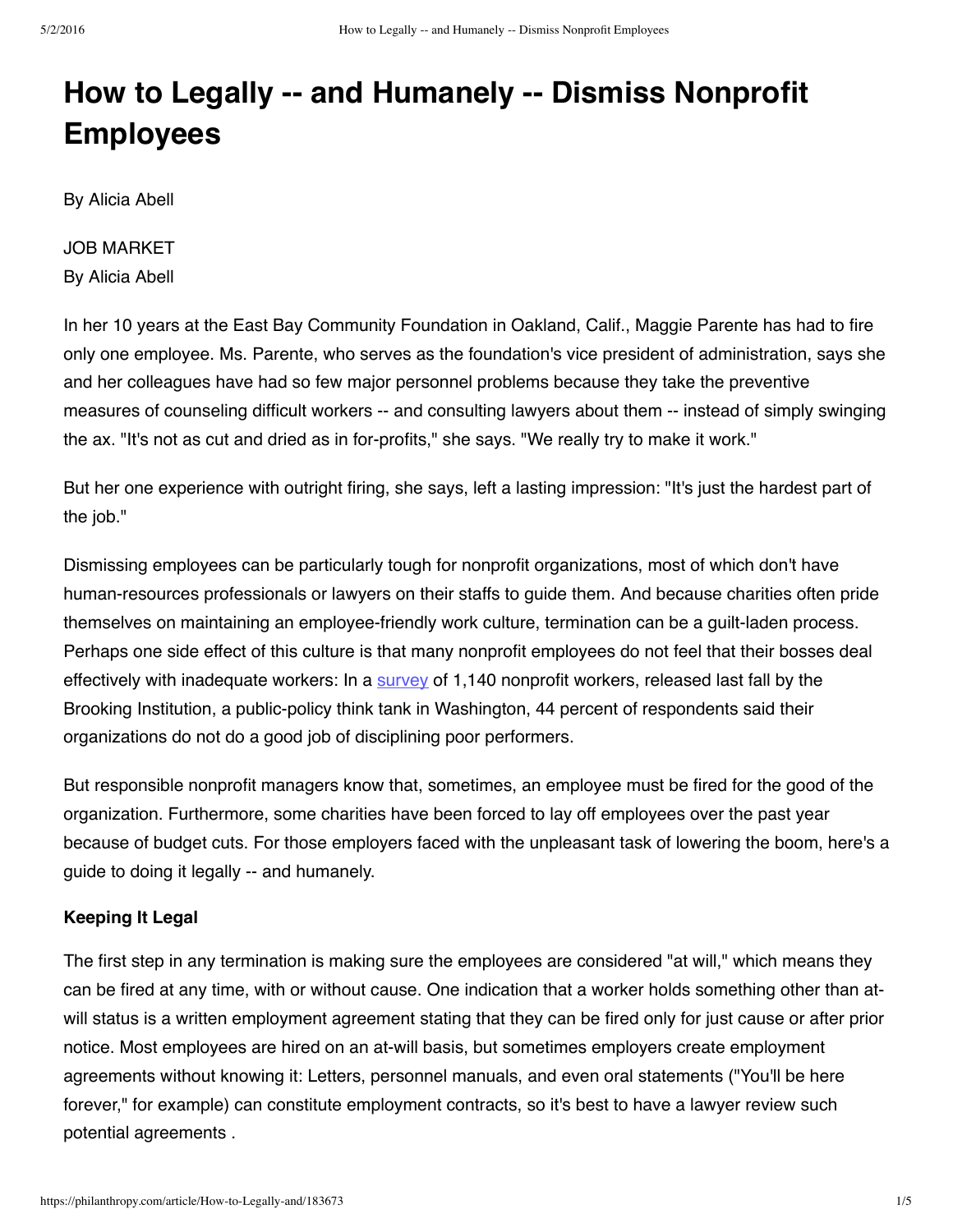#### 5/2/2016 How to Legally -- and Humanely -- Dismiss Nonprofit Employees

Even at-will employees, however, cannot be fired for what has been legally designated an improper reason. Under federal antidiscrimination laws, a person cannot be fired on the basis of gender, race, religion, age, national origin, pregnancy, marital status, or disability. State laws sometimes add other protections; the most common one prohibits firing on the basis of sexual orientation.

Many employers believe -- incorrectly -- that they can't dismiss people in legally protected categories, says Heather Gatley, vice chairwoman of the labor and employment department at Steel Hector & Davis, a Miami law firm that works with some nonprofit clients. "The law has made people so scared to run their own businesses," she says. "None of these laws requires *preferential* treatment." An employer can, for instance, fire a poor performer who is black, gay, and female, Ms. Gatley says, but needs to be extra careful in such cases. If employees fall under one or more protected categories, make sure that their performance problems are well-documented and that other employees in protected categories have been treated similarly in the past. If the troublesome employees' problems have not been well documented, Ms. Gatley advises putting them on probation, which will buy time to document their performance.

Make sure that an employee is not being fired for personal revenge or other reasons unrelated to job performance -- such as refusing a superior's sexual advances or blowing the whistle on illegal activity, says Ruth Eisenberg, a partner at Harmon, Curran, Spielberg & Eisenberg, a law firm in Washington that specializes in nonprofit clients. Terminations for these reasons won't hold up in court.

### **Doing the Deed**

When it comes to the firing itself, charity managers and lawyers have one main piece of advice: Treat departing employees with dignity. Tell them face-to-face that they will have to leave, rather than by phone, letter, or e-mail messsage, and assure them that the termination is an entirely private matter. Departing employees may also have dissatisfaction to express, nonprofit managers say, and exit interviews can be another way to make workers feel respected -- and to allow them to vent any anger.

It's best to keep dismissal meetings short, honest, and to the point. It's not a time for negotiation, says William P. Flanagan, a partner in the labor and employment-law practice of the McLean, Va., office of Hogan & Hartson. Don't sugarcoat the facts, he adds. In his experience with nonprofit clients, he has found that charity managers sometimes say things like "this has nothing to do with you" when firing an employee in an effort to be nice. Such well-intended words can backfire, Mr. Flanagan says: "Then the person sues you, and in litigation you say you fired him because he was a bad worker."

Craig Shniderman, executive director of Food & Friends, a charity in Washington that delivers food to clients with AIDS and other serious illnesses, advises being as specific as possible about the reasons the person is being fired. In a performance-related firing, he recommends talking only about how the employees have performed on the job, not about their personality. "Do not say, 'Well, you're not a very pleasant person to work with,'" he says. "Also, when you talk about performance, you're less likely to gratuitously injure someone."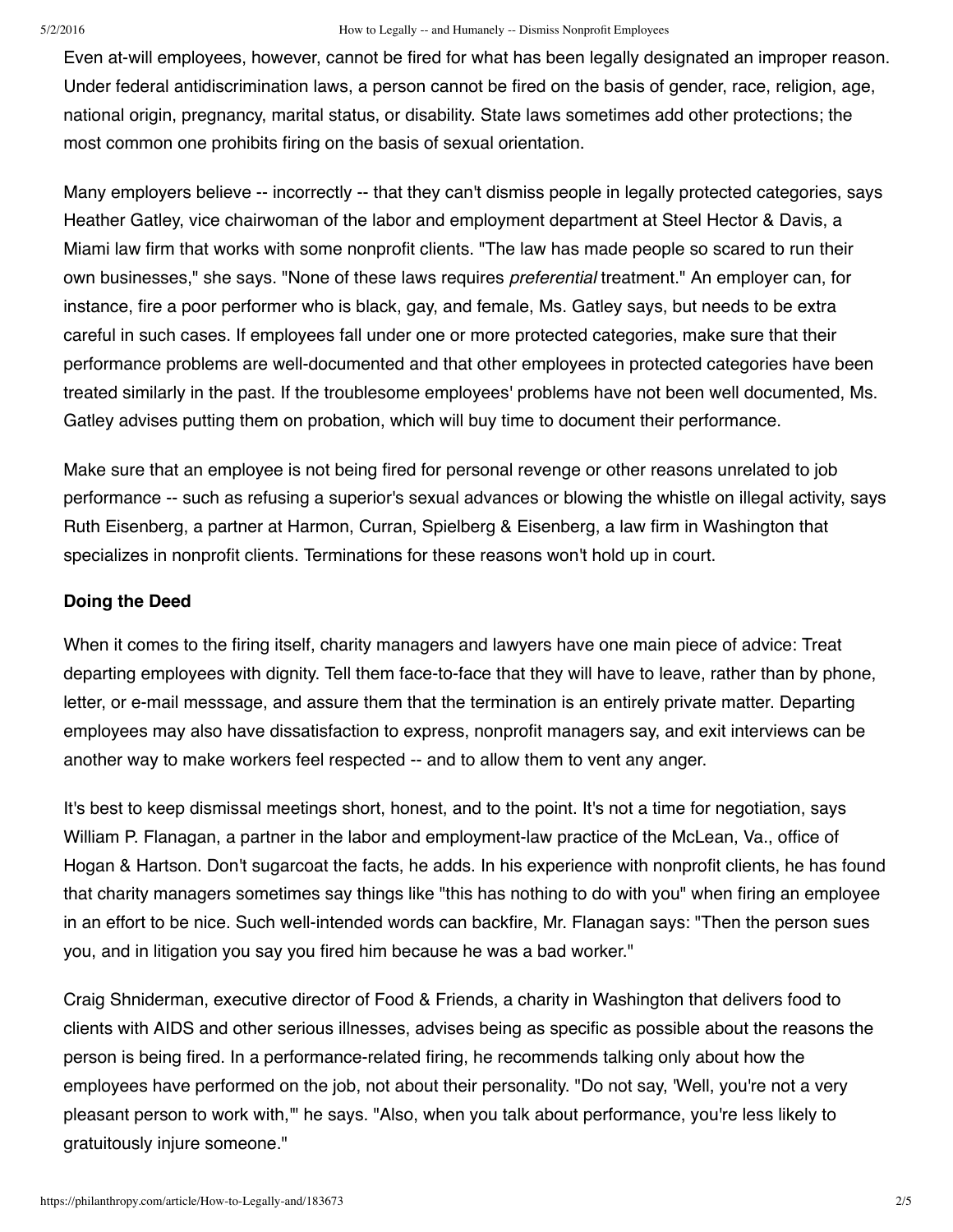He says that employers should be specific during layoffs as well. When there's no employee fault -- when a charity's budget has fallen short, for example -- workers feel better when they are presented with the facts, he says.

Charity managers also recommend having two people other than the employee present during the dismissal meeting, so one can serve as a witness. If the person being fired is hostile, make sure a lawyer is present at every meeting along the way, not just the termination itself, says Ms. Parente. It's also helpful to have the same person who hired the employee do the firing, says Ms. Gatley. If the employee is in a legally protected category, try to have someone in the same category participate in the dismissal meeting, she adds. Those measures will help in the event of a discrimination claim.

Certain financial issues must be resolved during the termination as well. Because requirements differ from state to state, employers should consult local law about when fired employees must receive their last paycheck. In some cases, the check must be available at the termination meeting itself. In addition, employers should determine the impact of the firing on the employee's benefits and present that information at the meeting, says Mr. Flanagan.

Severance, contrary to popular belief, is an option, not a requirement. Charity managers and lawyers agree that it's good business practice to pay employees a severance equal to two weeks' salary -- but only if they sign a release of future legal claims. It's best not to have employees sign a separation agreement at the termination meeting, however. If given to employees then, says Mr. Flanagan, "they're so angry that the document is going to be forever tainted." Instead, allow them to look it over for a few days and then return it.

Unless there's a compelling reason to do so, most lawyers and nonprofit managers recommend not escorting the fired employee out of the building. The same goes for supervising people while they pack up their desks: Unless there's a real danger of data or equipment being stolen, let them do it themselves, out of respect for their dignity. The gesture can also help lessen legal risk for an employer: The vast majority of terminated workers who sue, Mr. Flanagan says, do so because they feel they weren't treated professionally.

Then there's the question of timing. Most human-resource professionals advise firing people at the end of the day, to spare them embarrassment. Some advise against terminating employees on Fridays. Firing on a day other than Friday allows an employer to short-circuit the rumor mill instead of letting it build over the weekend, says Jill Solder, co-owner of ManagEase, a company in Orange, Calif., that provides humanresources services to nonprofit and other organizations that lack their own human-resources staff. It also allows managers to reassure remaining employees by telling them how the firing will affect them right away, instead of waiting until Monday.

## **Preventing Problems**

Because no employer relishes the idea of a dismissal -- or the prospect of a lawsuit -- it's best to establish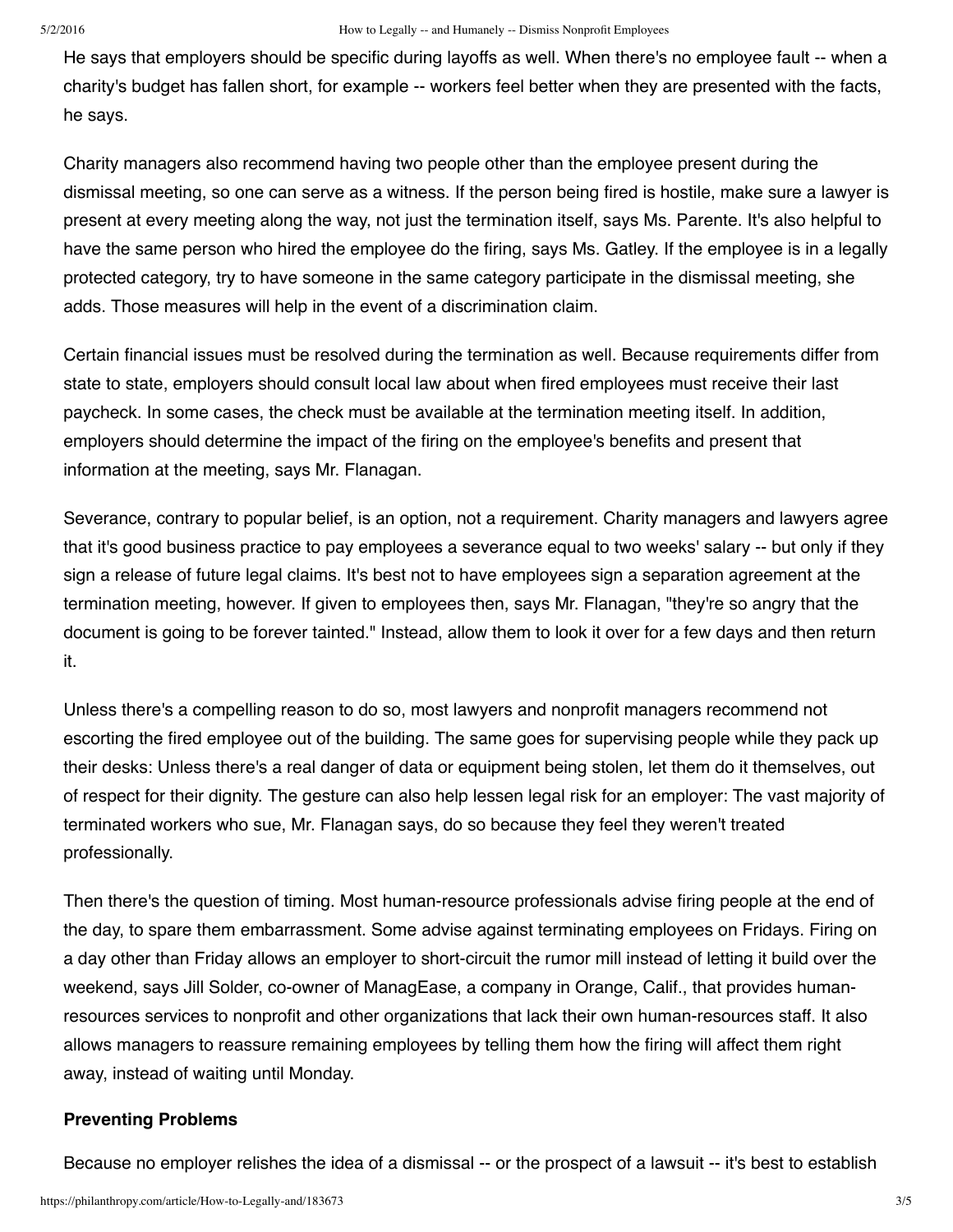preventive policies, charity managers say. For small nonprofit organizations, this usually means consulting an outside human-resources company or law firm.

Most of the preventive measures that charity managers recommend involve personnel policies. A nonprofit employer should develop an employee handbook and make sure the staff understands what's in it, says Vicky DiProva, executive director of the Rape Victim Advocates, in Chicago. One way to do this is to take time during employee orientations to thoroughly discuss the organization's policies, she says.

However, lawyers aren't always keen on the personnel-manual solution. "In some ways, it can hurt you more than help you," says Mr. Flanagan. In court, he says, an employee can hold a former employer to what's in the manual -- for example, "Generally, we terminate employees only after five written warnings." If a charity does use a personnel manual, the lawyer says, it should include a disclaimer stating that it is not an employment contract.

Well-documented, accurate employee files are another prudent precaution. Good managers engage in regular evaluation of their employees anyway, says Ms. DiProva, but personnel files can also serve as a paper trail in case of litigation. Although you're not legally required to have a reason for firing someone, lawyers say it's best to have one -- and what's in the personnel file should support that reason.

Although it's a myth that employers must engage in "progressive discipline" -- an oral warning followed by a written warning, then suspension, and finally termination -- documenting the issues, talking to employees, and warning them over and over gives employers a "safety belt," says Ms. Solder. If employers haven't documented issues along the way, they should compile a written history of problems with the employee that includes a description of the event that led to a dismissal, lawyers say. In most legal cases brought by fired employees, says Ms. Gatley, the evidence jurors value most is what was written down close to the termination date.

It's vital to give realistic performance evaluations to every employee, says Ms. Eisenberg. Often, nonprofit managers "want to be nice guys, and so they don't give employees a true assessment of weaknesses and strengths," she says. This causes problems when a terminated employee decides to sue and is able to show a jury several different evaluations with nothing negative in them, she says.

Nonprofit organizations' tendency to give poor performers too many second chances can also make it harder to fire people later on, Ms. Eisenberg says. This is not only because the employees become attached to the organization, but also because their managers feel increasingly guilty at the thought of termination. In addition, she says, delaying termination allows more time for an incident to occur -- for instance, an injury that leads to a workers' compensation claim -- that makes it more difficult to fire the person.

Last but not least, says Ms. DiProva, consider that overlooking poor performance is more than just legally risky: "It's not necessarily a fair or compassionate thing to do." It's unfair to employees, who don't get accurate assessments of their performance, but most of all, it's unfair to a charity's constituency, who would